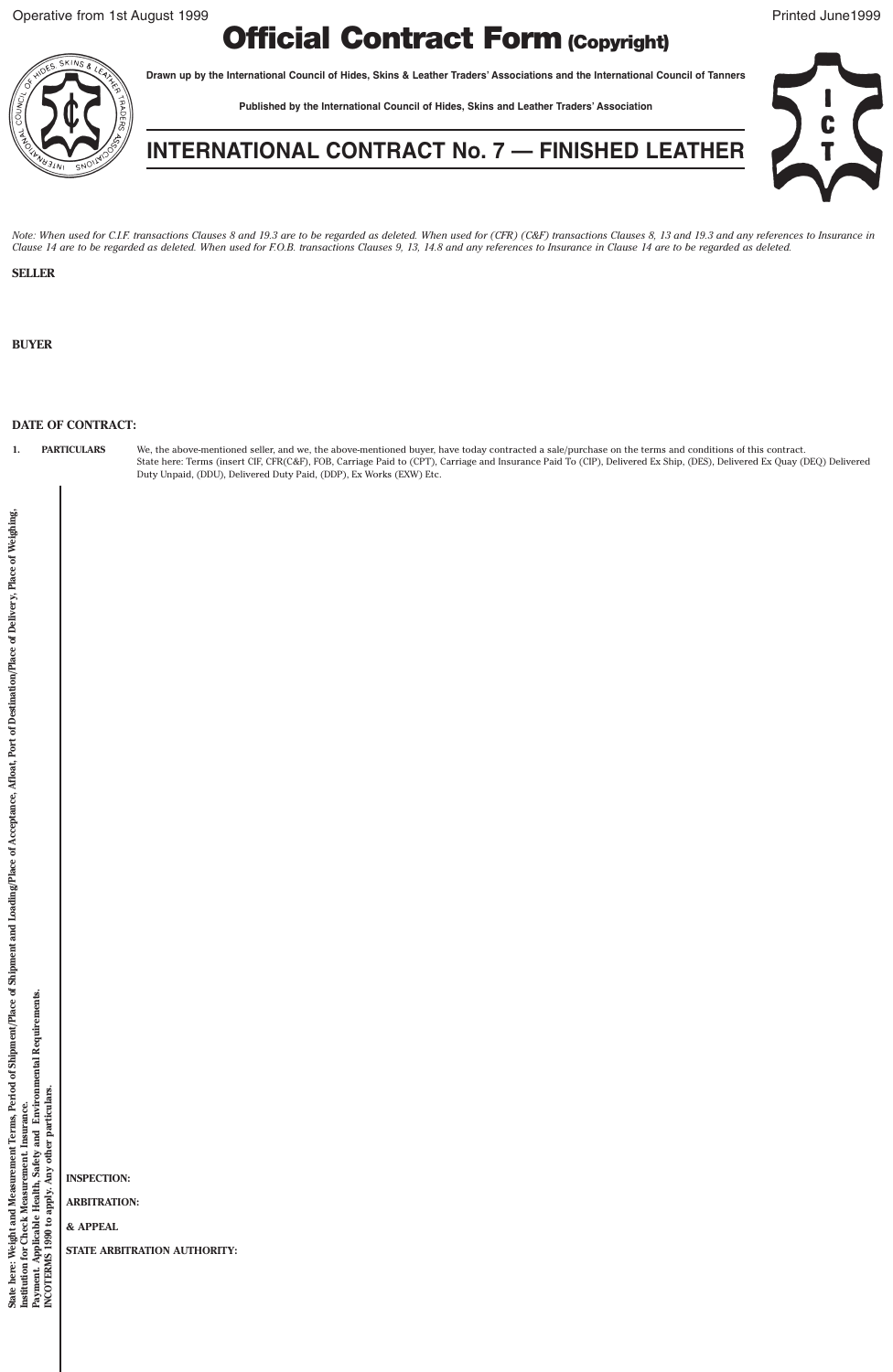| 2.  | <b>DEFINITIONS</b>                   | 2.1<br>$2.2\,$<br>2.3<br>2.4 | Leather is defined in accordance with the International Glossary of Leather Terms issued by the International Council of Tanners.<br>Days or months mean calendar days or months.<br>The first day for shipment to be the day following the date of this Contract unless otherwise stated.<br>All references to conveyance(s) in the contract shall include steamer(s) or, where applicable, any other principal means of conveyance by water, air and/or land. When<br>conveyance refers to a sea-going vessel, steamer to mean any vessel classified Lloyds 100A1 (or the equivalent of other Registers) which issues the bill of lading and is suitable<br>for the stowage and transportation of goods.                                                                                                                                                                                                                                                                         |
|-----|--------------------------------------|------------------------------|------------------------------------------------------------------------------------------------------------------------------------------------------------------------------------------------------------------------------------------------------------------------------------------------------------------------------------------------------------------------------------------------------------------------------------------------------------------------------------------------------------------------------------------------------------------------------------------------------------------------------------------------------------------------------------------------------------------------------------------------------------------------------------------------------------------------------------------------------------------------------------------------------------------------------------------------------------------------------------|
|     |                                      | 2.5<br>2.6<br>2.7            | Bill of lading to mean steamer bill of lading or, where other means of shipment are used, the applicable equivalent shipping documents.<br>All trade terms (Such as FOB, CIF Etc) shall be interpreted according to Incoterms 1990 (and possible subsequent revisions, if any) of the International Chamber of Commerce.<br>One kilogram equals 2,2046 lbs English.<br>One square metre equals 10,7643 square feet English.<br>One square foot equals 30.48 cms x 30.48 cms.<br>One square foot equals 12 inches x 12 inches.                                                                                                                                                                                                                                                                                                                                                                                                                                                      |
|     |                                      | 2.8<br>2.9                   | Force majeure to be defined as Acts of God, strikes, lock-outs, labour disturbances, trade disputes, wars, government actions, riots, civil commotions, fires, floods, epidemics.<br>Notice is properly given by telephone (provided it is confirmed promptly by letter) or by despatch of telegram, telex, telefax or electronic transmission.                                                                                                                                                                                                                                                                                                                                                                                                                                                                                                                                                                                                                                    |
| 3.  | <b>QUALITY</b>                       | 3.1<br>3.2                   | Goods to be of Fair Average Quality of the mark and/or description. Fair Average Quality means that the goods must conform to the quality standards that are normal for the<br>products of the origin indicated in the contract. For any inferiority of quality an allowance to be made.<br>Unless otherwise stated in Clause 1, Seller does not guarantee the goods to be fit for the purpose for which they may be required or used, neither is he responsible for any defects<br>appearing after the goods have been put into work, nor for any damage arising in the course of manufacture or otherwise from their use.                                                                                                                                                                                                                                                                                                                                                        |
| 4.  | <b>SAMPLING</b>                      | 4.1<br>4.2                   | If the leather is sold on sample, the sample should reflect a fair average quality of the bulk. If sample is intended to represent the selection, it must include all grades contained<br>in the bulk shipment unless otherwise stated.<br>If Contract is subject to acceptance of sample by buyer, such sample should be submitted and approved or rejected within the periods stated in Clause 1.                                                                                                                                                                                                                                                                                                                                                                                                                                                                                                                                                                                |
| 5.  | <b>QUANTITY</b>                      | 5.1<br>5.2                   | To be within five per cent more or less, but in the case of default this margin not to be taken into account.<br>Proportions of grades may not vary more than 10% of each grade unless otherwise agreed.                                                                                                                                                                                                                                                                                                                                                                                                                                                                                                                                                                                                                                                                                                                                                                           |
| 6.  | <b>COLOUR</b><br><b>INSTRUCTIONS</b> | 6.1                          | Colour instructions and/or approval of seller's counter samples must be given as specified in Clause 1 but in any case not later than 45 days before shipment is due, unless<br>otherwise agreed. If such instructions and/or approval of seller's counter samples are delayed by buyer beyond this period seller has the right to cancel the contract or extend<br>it without prejudice to his rights to claim default.                                                                                                                                                                                                                                                                                                                                                                                                                                                                                                                                                           |
| 7.  | <b>MARKING</b>                       | 7.1<br>7.2<br>7.3            | Leather to be packed allowing identification in accordance with the specification shown in Clause 1 and the packages to be clearly marked showing contents stating relevant<br>details in accordance with a packing list to be supplied with documents.<br>When leather is sold by area the area to be marked on each piece so as to be legible at destination, unless otherwise agreed.<br>If leather of different categories arrive insufficiently marked, any re-sorting charges thereby incurred to be for seller's account                                                                                                                                                                                                                                                                                                                                                                                                                                                    |
| 8.  | <b>DESTINATION AND</b>               | 8.1                          | Buyer to declare the destination within eight days of receipt of seller's request to do so, but not to be obliged to do so earlier than eight days before the first day allowed                                                                                                                                                                                                                                                                                                                                                                                                                                                                                                                                                                                                                                                                                                                                                                                                    |
|     | <b>FREIGHT</b><br>(F.O.B. only)      | 8.2<br>8.3                   | for shipment.<br>If the seller arranges to book the freightspace he does so as buyer's agent at current rate to the best of his ability. The seller may not be responsible for late shipment if<br>freightspace is unobtainable. As soon as seller knows the freightspace is unobtainable within the shipment period he shall give notice asking for agreement to ship by the first<br>available steamer to the declared port of destination; failing such agreement the buyer to take delivery as port of shipment/place of acceptance.<br>If buyer books the freightspace, buyer to give notice of the name of identification of the conveyance and departure/sailing dates in due time. Should departure/sailing be delayed<br>beyond the stipulated shipping period or should the conveyance be unable or refuse to receive the goods or part of them for shipment or close for cargo earlier than the<br>advertised date, the buyer has no claim on seller for late shipment. |
| 9.  | <b>FREIGHT VARIATIONS</b>            | 9.1<br>9.2                   | Freight variations for account of the party responsible for paying the freight.<br>If contract is concluded for shipment by seafreight, and buyer subsequently requires leather to be shipped by air, he shall be responsible for payment of the difference between<br>the seafreight and airfreight and any other relevant expenses incurred as a result.                                                                                                                                                                                                                                                                                                                                                                                                                                                                                                                                                                                                                         |
| 10. | <b>SHIPMENT</b>                      | 10.1                         | Shipment to be made by conveyance and to be evidenced by bill of lading, forwarding agent's certificate of receipt or airway bill as applicable, delivery may be direct and/or<br>indirect with liberty to tranship.                                                                                                                                                                                                                                                                                                                                                                                                                                                                                                                                                                                                                                                                                                                                                               |
|     |                                      | 10.2<br>10.3                 | Dates of bills of lading are proof of dates of shipment in the absence of conclusive evidence to the contrary.<br>On board bills of lading to be supplied where customary. Container shipment bills of lading may be dated when the goods are delivered to the place of acceptance/port of<br>shipment, such date to be that on which delivery of any invoiced lot is completed.                                                                                                                                                                                                                                                                                                                                                                                                                                                                                                                                                                                                   |
|     |                                      | 10.4<br>10.5                 | Unless otherwise stated in Clause 1, each part shipment against this contract shall be in conformity with all terms and conditions of this contract.<br>Leather sold for shipment on basis subject to availability of freightspace shall be deemed to be shipped in time provided the space was booked in good time on a steamer<br>scheduled to sail within the shipping period and shipment by the booked steamer occurred within one month of the last day allowed for shipment. A seller wishing to claim<br>protection to give prompt notice and to present proof of the original booking and sailing date with the shipping document.                                                                                                                                                                                                                                                                                                                                        |
|     |                                      | 10.6<br>10.7                 | Should a shipment be prevented by force majeure, the period allowed in Clause 1 for that shipment to be extended by seven weeks. after which the contract shall be null and<br>void for the shipment, unless a further extension be agreed.<br>Seller must advise buyer of any delay beyond shipment date as soon as possible and in any event before the last day allowed for shipment. No penalty shall arise if shipment is<br>delayed by up to 28 days provided such notification is given.                                                                                                                                                                                                                                                                                                                                                                                                                                                                                    |
| 11. | <b>NOTICES OF</b><br><b>SHIPMENT</b> | 11.1                         | Notices of shipment, with the information necessary to establish the value of the leather, stating the name or identification of the conveyance or, if by container, intended<br>conveyance, number of containers and, if possible, name of agent, to be made by seller as early as possible. Name of conveyance or identification if different from that stated, to<br>be notified by seller as soon as known.                                                                                                                                                                                                                                                                                                                                                                                                                                                                                                                                                                    |
| 12. | <b>RISK AND TITLE</b>                | 12.1<br>12.2                 | The goods are at the risk of the seller until they have been delivered on board a steamer, or, where applicable, to the place of acceptance as in clause 1. If a specific trade term<br>(such as CIF, FOB etc) is agreed, the transfer of risk will take place according to the INCOTERMS rules applicable to such term. Thereafter buyer is at risk for all loss or damage<br>provided all sellers other obligations have been fulfilled, and not withstanding that the property in the goods shall not have been passed to the buyer.<br>The leather supplied shall remain the property of the seller until the entire purchase amount payable therefor has been paid in full, including debts directly and strictly arising                                                                                                                                                                                                                                                     |
|     |                                      | 12.3<br>12.4                 | out of this specific contract.<br>The buyer shall be entitled to manipulate, use or otherwise dispose of the said leather during the time that it remains the property of the seller in such event the buyer shall be<br>under a fiduciary duty to account to the seller for the proceeds of such sale to the extent of the total of all monies owing by the buyer to the seller.<br>This reservation of the title clause shall not entitle the buyer to return the leather and refuse or delay payment on the grounds that the property has not yet passed, nor shall it                                                                                                                                                                                                                                                                                                                                                                                                          |
| 13. | <b>INSURANCE</b>                     | 13.1                         | constitute an agency.<br>Seller to provide policies/certificates of marine insurance including Institute Commodity Trades Clause (A), Institute War Clauses (Commodity Trades) and Institute Strikes<br>Clauses (Commodity Trades) covering the leather at the contract price plus twenty per cent and, where applicable, to state: 'On deck cargo held covered at a premium to be                                                                                                                                                                                                                                                                                                                                                                                                                                                                                                                                                                                                 |
|     |                                      | 13.2                         | arranged' (any additional premium for seller's account) and to provide for payment of all agreed claims in the currency of the contract.<br>War risk is only to be covered with customary clause of notice. Any variation in the cost of war risk cover after the date of this contract to be for buyer's account.                                                                                                                                                                                                                                                                                                                                                                                                                                                                                                                                                                                                                                                                 |
| 14. | <b>DOCUMENTS</b>                     | 14.1                         | To consist of invoices and full sets of bills of lading or satisfactory guarantees for missing copies and/or ship's delivery orders (the latter to be countersigned by a banker,<br>shipbroker, the captain or the mate if so required) policies/certificates of insurance and, where required, weight and/or quantity and/or measurement specifications or<br>certificates.                                                                                                                                                                                                                                                                                                                                                                                                                                                                                                                                                                                                       |
|     |                                      | 14.2                         | If sanitary certificates, certificates of origin and/or other certificates are required and are obtainable in the country of shipment and/or origin, these to be provided at seller's<br>expense. Consular invoices (if requested by buyer after date of contract) and their legislation fees for buyer's account. Buyer to give seller in good time a detailed list of the<br>documents required.                                                                                                                                                                                                                                                                                                                                                                                                                                                                                                                                                                                 |
|     |                                      | 14.3                         | Should bills of lading and/or policies/certificates of insurance and/or other documents required as per Clause 14.2 not be supplied, buyers to be put in the same position as if<br>they had been supplied.                                                                                                                                                                                                                                                                                                                                                                                                                                                                                                                                                                                                                                                                                                                                                                        |
|     |                                      | 14.4<br>14.5<br>14.6         | Documents travel at seller's risk until presented to buyer or his mandatory.<br>Buyer to accept documents containing the Chamber of Shipping War Deviation Clause and/or any other recognised official war risk clauses.<br>Seller to be responsible for all extra expenses incurred through late presentation of the documents unless the delay is not due to him.                                                                                                                                                                                                                                                                                                                                                                                                                                                                                                                                                                                                                |
|     |                                      | 14.7<br>14.8                 | If transhipment means the drawing up of fresh bills of lading, payment to be made against the fresh documents. If called upon, seller to produce proof that<br>shipment was made within the time stipulated in this contract.<br>In the case of CFR(C&F), transaction seller either to provide buyer with freight paid bills of lading, or, if freight is payable at destination, to make arrangements                                                                                                                                                                                                                                                                                                                                                                                                                                                                                                                                                                             |
| 15. | <b>INVOICING</b>                     | 15.1                         | for payment which will not involve buyer in any disbursements which are contrary to the provisions of this contract.<br>Invoices to be based on seller's specification of the number of pieces and/or weights and/or measurement.                                                                                                                                                                                                                                                                                                                                                                                                                                                                                                                                                                                                                                                                                                                                                  |
|     |                                      | 15.2<br>15.3                 | The number of pieces and, if applicable, measurement or weight, in each package to be shown on the specification.<br>In the case of total loss seller's invoice to be final.                                                                                                                                                                                                                                                                                                                                                                                                                                                                                                                                                                                                                                                                                                                                                                                                       |
|     |                                      | 15.4                         | In the case of part shipments, each shipment to be settled individually.                                                                                                                                                                                                                                                                                                                                                                                                                                                                                                                                                                                                                                                                                                                                                                                                                                                                                                           |
| 16. | <b>PAYMENT</b>                       | 16.1<br>16.2<br>16.3         | Drafts on banks to be drawn for account and risk of buyer, who guarantees their payment.<br>If payment is against documents on arrival, payment must take place not later than the dates on which the conveyance/container would have arrived at the port<br>of destination/place of delivery if the duration of the transit had been as scheduled at the time of shipment, but in no case later than 90 days from the date of the<br>bill of lading, case of transport by air, road or rail not later than 30 days.<br>If buyer fails to make payments in accordance with the terms of this contract, and such failure is fairly attributable to government restrictions imposed after the                                                                                                                                                                                                                                                                                        |
|     |                                      | 16.4                         | signing of this contract, seller may cancel this contract at any time before tender of payment in full by buyer and after giving seven days' notice to buyer. The<br>contract forthwith to be closed with the like option to seller as is given in Clause 24 to either party on the other's bankruptcy and damages to be as thereinstated,<br>but such failures to pay not to give rise to any other claim.<br>If conveyance is officially reported lost, payment as defined in Clause 1 is due on first presentation of documents.                                                                                                                                                                                                                                                                                                                                                                                                                                                |